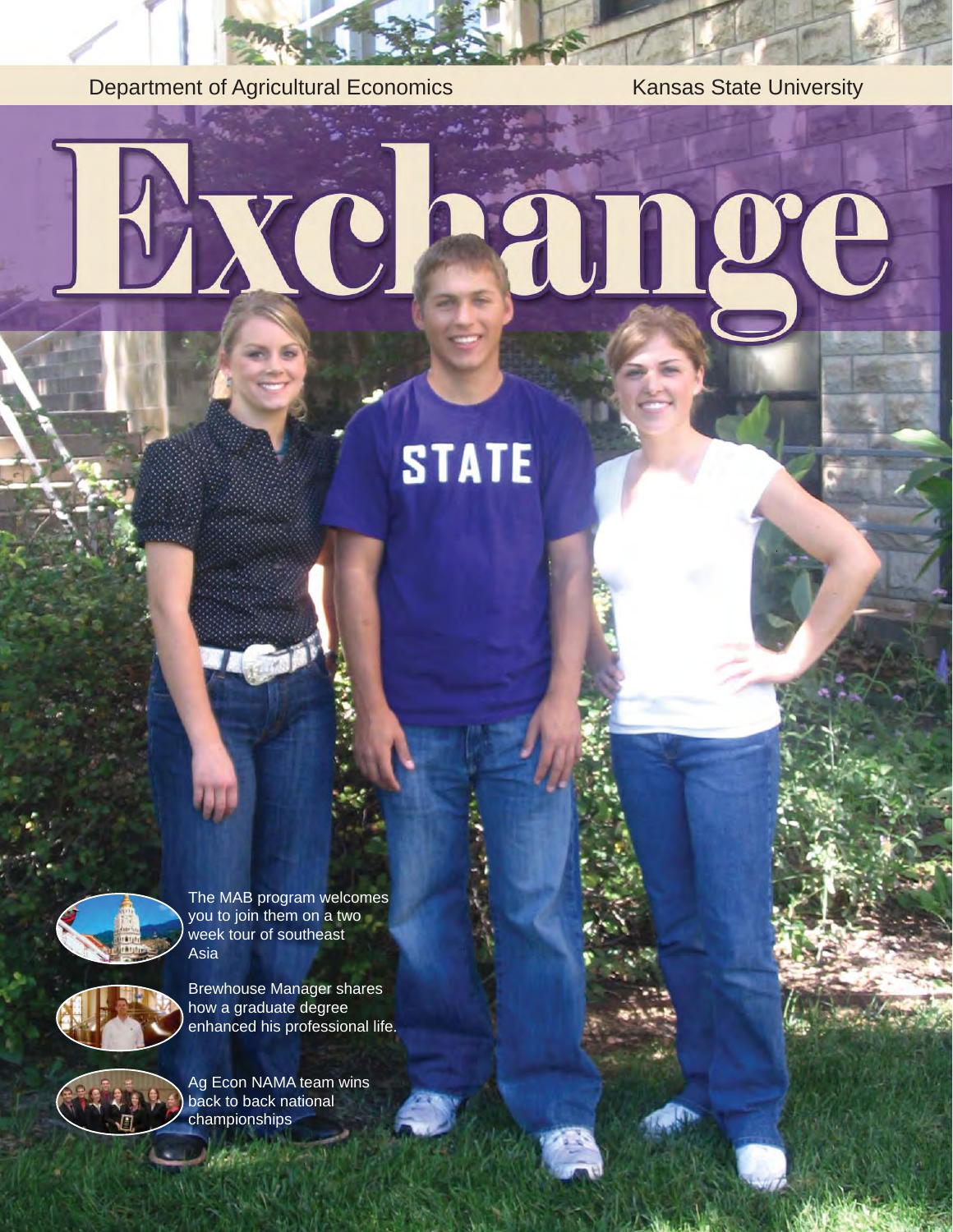#### The Exchange Fall 2007

#### **Department Head:**

Dr. Bryan Schurle 342 Waters Hall Manhattan, KS 66506-4011 Phone: 785.532.6702 Fax: 785.532.6925 E-mail: bschurle@agecon.ksu.edu

#### **Undergraduate Program Director:**

Dr. Arlo Biere 314 Waters Hall Manhattan, KS 66506-4011 Phone: 785.532.4433 E-mail: abiere@agecon.ksu.edu

#### **Director of Graduate Studies:**

Dr. Jeff Williams 215 Waters Hall Manhattan, KS 66506-4011 Phone: 785.532.4491 E-mail: jwilliam@agecon.ksu.edu

#### **Director of MAB Program**

Dr. Allen Featherstone 313 Waters Hall Manhattan, KS 66506-4011 Phone: 785.532.4441 E-mail: afeather@agecon.ksu.edu

#### **Extension State Leader**

Dr. James Mintert 218 Waters Hall Manhattan, KS 66506-4011 Phone: 785.532.1518 E-mail: jmintert@ksu.edu

The Exchange is a newsletter for Kansas State University Department of Agricultural Economics alumni published once a year. If you have story ideas, comments, or suggestions please let us know.

#### **The Exchange Editor**

Alicia Goheen 343 Waters Hall Manhattan, KS 66506-4011 Phone: 785.532.4434 E-mail: agoheen@ksu.edu

On the cover: Current Ag Econ students outside of Waters Hall. From left to right: Cassie McMinn, Wayne Stoskopf, and Ashley Guenther.

### Greetings from the department head

*By Bryan Schurle*



 On behalf of the Department of Agricultural Economics I want to offer our sincere thanks for your continued support of our department. As a relatively new department head, I learned a lot this year, and am pleased to inform you that we have a really excellent department. Each day we work hard on the task at hand – equipping students, businesses, communities, and government to make the best decisions possible through our research, extension and teaching. Our Agricultural Economics students, fac-

ulty and alumni continue to make us proud as you will see from our stories on the following pages. These are stories about the department which is a large community of people dedicated to excellence and improving the lives of those around us. You'll read about our NAMA team who accomplished back-to-back wins at the national NAMA competition beating out 31 other universities; several stories of alumni who have taken their degrees to the next level by assuming industry-changing leadership to incorporate the best business practices in their operations; and news of research our faculty are conducting to offer practical solutions to some of our most pressing concerns. This past year the Masters of Agribusiness program celebrated 10 years of success, and the next class is likely to be the largest ever. The MAB program won another award this year for an internet-based course that focuses on business and economics of food and agriculture taught by instructors from around the world. Our extension programs have been well received this past year with great attendance at our Risk and Profit conference and our Management and Strategic Thinking (MAST) program. We have hired four new people working in our Farm Management Associations, and the number of farm records analyzed this past year increased for the first time in a number of years. Our undergraduate students are leading the college in overseas experiences due to international travel courses this past year, and we have two trips planned for this coming year as well. We have many things to be proud of as we look across the department.

 I'd like to offer special thanks to an alum that generously made it possible for our newsletter to not only to be printed in color, but also reach a substantially larger number of alumni by increased distribution. This gift is why some of you might be getting this letter for the first time. Like this unnamed alum, we welcome the talents and skills each of you offer to our department whether they are your time, encouragement, advice, expertise in the classroom, recruiting efforts or monetary gifts. Together, we can look forward with optimism to the challenges the future presents.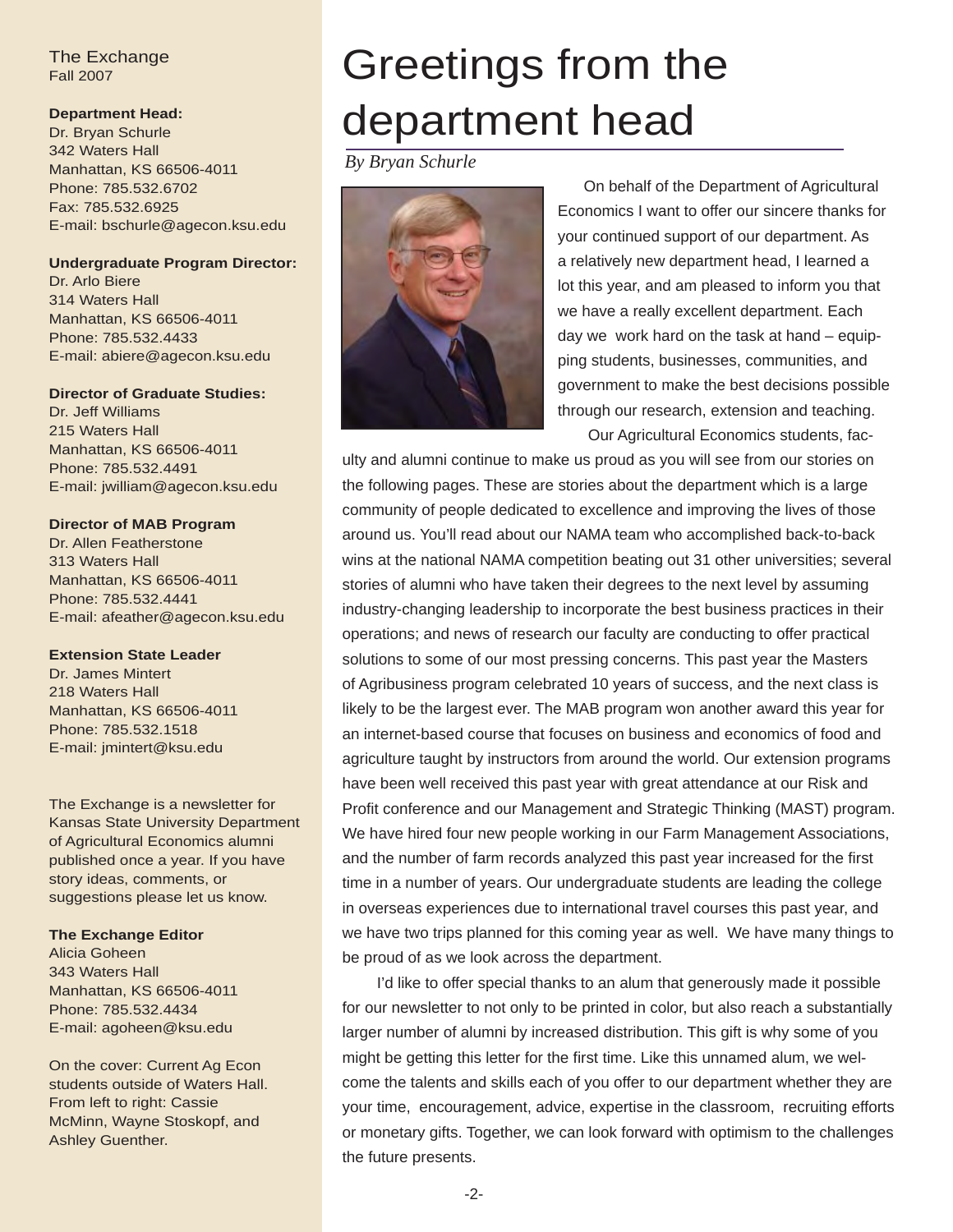### **Alumnus finds success** the old-fashioned way

*By Terry Anderson, Midwest Producer*

SPRINGER PARKS

Photo: Christy Springer

 At a time when many farm boys leave home to find fortune elsewhere, Michael Springer has stayed put, raising his young family near Sycamore, in far southeast Kansas.

 "Ninety-five percent of my time goes toward pig production, and I love it," said the 29-year-old, a Kansas State graduate in agricultural economics.

 Springer, his wife, Christy, and toddler son, Mason, work alongside his parents, Chuck and Debbie, and Chuck's parents, Lee and Dorothy. Their diversified operation also includes wheat, corn, soybeans and a few cattle.

 Michael Springer is becoming a leader in Kansas' swine production. At the Kansas Pork Association meeting last month, he was elected to the KPA Executive Board. He also expressed interest in training for the National Pork Producers Council's LEADR program.

 Stepping up isn't a surprise, said Jim Nelssen, a swine specialist at K-State and also an Executive Board member.

"He asks the right questions," Nelssen said.

 Springer has fully immersed himself in the farrow-to-finish operation, whether it is production efficiencies, animal health, personnel management or the public's perception of the swine industry.

 "I'm proud of what we do," he said. "We've increased sales with a smaller sow herd. The real challenge for me is to make it work. It takes the cooperation of every person on the farm. The challenge is how to make myself better

and the people I work with."

 There are days, he said, when he can't provide his staff with solutions to do their jobs better. "That's an industrywide concern, but we'll get through it," he said.

 The Springers have four pig production units, ranging 12 to 15 miles from home. Circovirus has been found in two of the units. Springer said signs showed up two years ago and diagnosis was confirmed last July.

 The mortality rate in one unit doubled, from 4 percent to 8 percent. Vaccination trials and changes in their production practices have shown a mortality reduction.

 Though his son isn't yet two years old, Springer already is thinking about how the family farm can go to a fourth generation. Springer said he didn't want to be the dad to force his son to look elsewhere.

 Part of that will be to strive to produce a quality product, he said.

 "There's a gap between the extremist animal rights views and what we do in our industry," Springer said. "There are things we can do to calm the extremists. We have to take a broader look and make changes.

 "We as producers need the public to know we're good herdsmen because we truly are. It's my responsibility as a producer to educate. Even though we're a small farm, to our neighbors, we're huge."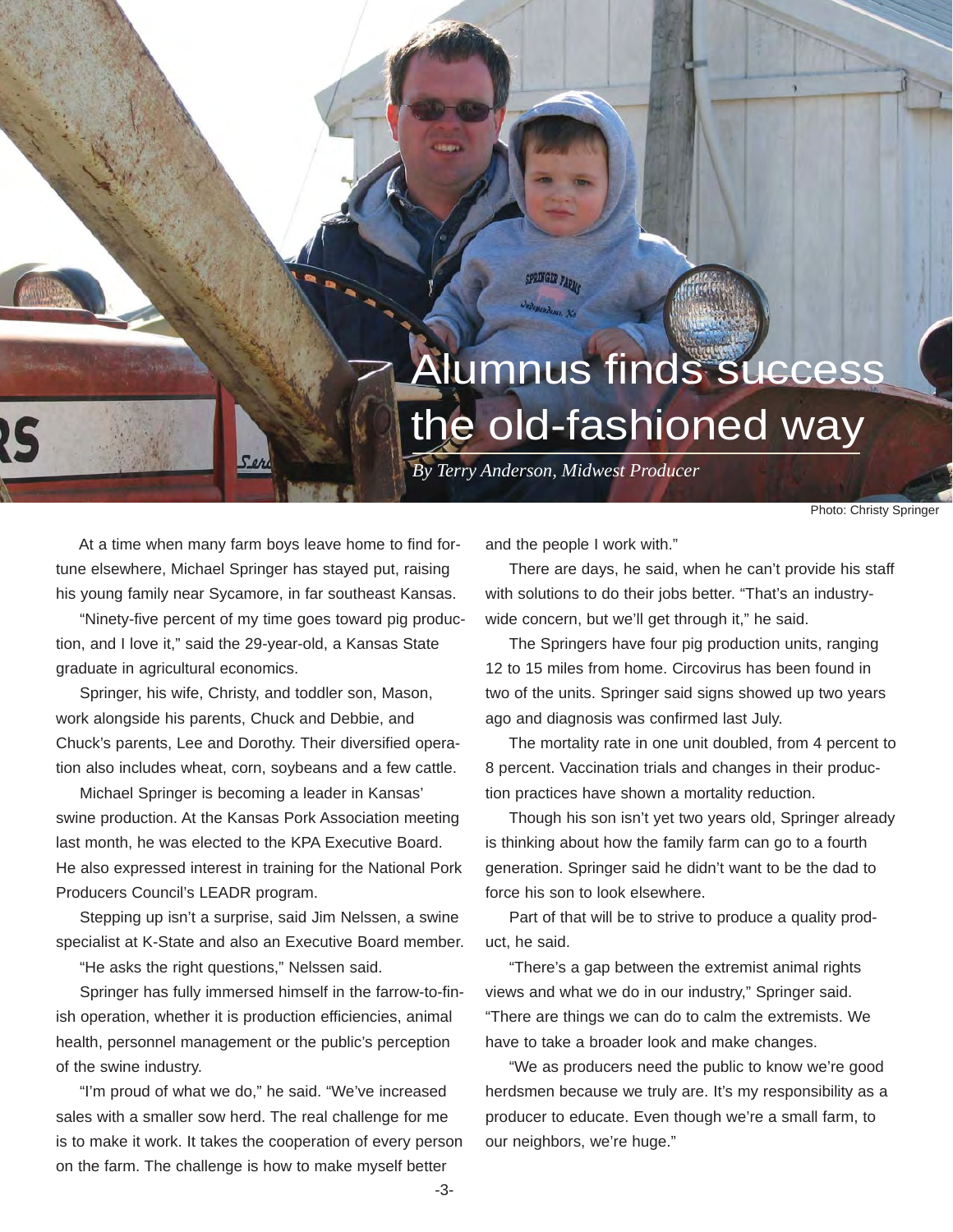

# Higher education key to Anheuser-Busch employee development

*By Mary Bowen*

 While filling a temporary position with Busch Agricultural Resources, Inc., Zach Gaines developed an interest in the beer industry and agriculture. With an undergraduate degree in English and little background in agriculture, Gaines, a Research Technician in Fort Collins, Colo., knew he needed to learn more about the industry to be successful. His answer: the Kansas State University Master of Agribusiness (MAB) distance program.

 "I was a guy with a liberal arts degree working for the largest beer producer in the U.S. That was a big motivational factor in the decision to continue my education," Gaines said.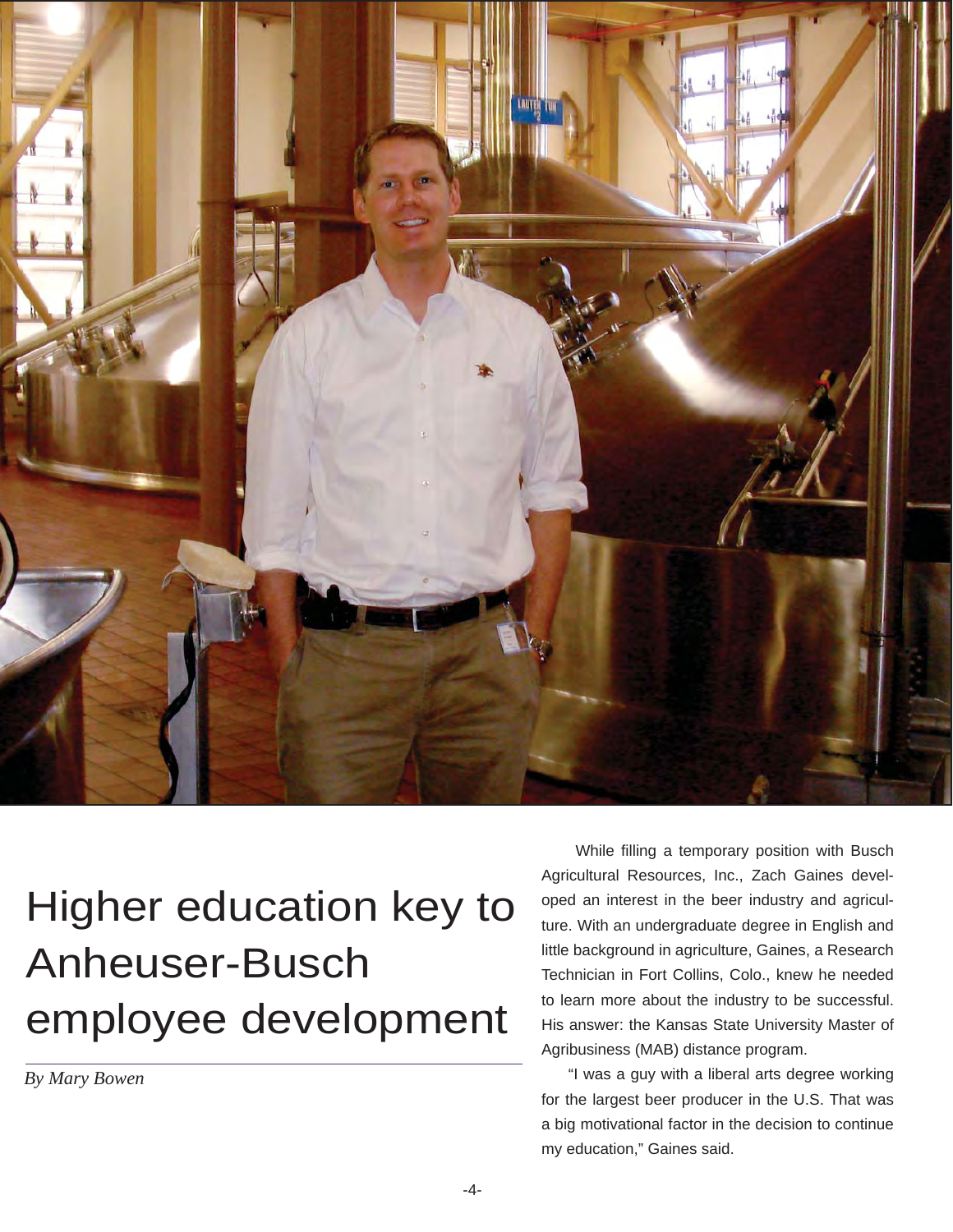"I wanted to learn more about the company and its role in the beer industry."

 Gaines chose the MAB program because of its agribusiness focus, the direct application of coursework to current work situations and the ability to complete a master's degree without being on campus full time. The program has met those expectations and more. After receiving his MAB degree, Gaines was promoted to the position of Brewhouse Group Manager at the Los Angeles Brewery, Anheuser-Busch, Inc.'s second-largest brewing facility, which produces more than 12 million barrels and 19 brands of beer a year.

"I was a guy with a liberal arts degree working for the largest beer producer in the U.S. That was a big motivational factor in the decision to continue my education."

 "The Master of Agribusiness program helped bridge a gap between where I was and where I wanted to go. The skills I learned allowed me to make the jump between research and brewing production management. It has made me a greater asset to Anheuser-Busch and I'm beginning to better understand the complex relationship between the two distinct sides of the business: raw materials and production," Gaines said.

 As a Group Manager, Gaines is responsible for front-line brewery management and oversees the day-to-day operation of the brewhouse. He also makes sure the brewhouse is stocked with adequate amounts of raw materials and analyzes data to optimize the brewery's performance. Being able to analyze data is crucial to the entire supply chain.

 "I couldn't do my job without the knowledge I learned about spreadsheet modeling in all of my MAB courses. From evaluating breeding programs for brewing quality to analyzing and trending data to find out what is going right or wrong with our beer, solving problems by looking at numbers is a big part of what Anheuser-Busch does," Gaines said.

 Gaines's decision to begin the MAB program was encouraged by Anheuser-Busch for several reasons. One key reason is it gives students a broad knowledge of the

agricultural industry that isn't found in a traditional MBA program.

 "We've had other employees in the program and it has been highly beneficial for them and Anheuser-Busch. It helps create successful 'next-level' managers," Tom Loch, Director of Human Resources of Anheuser-Busch, Inc., said. "The employees' respective divisions as a whole have benefited from the perspective and skills they bring back."

 The ability to complete the program and continue working at the same time is also a big plus for both employee and employer. Since students attend class online, they do not have to take time away from work.

 "Zach could do coursework online during the evenings or weekends so it didn't impact his workday and the twoweek commitment to come to campus each year didn't cause any problems either," Loch said.

 Both agree the thesis project Gaines completed analyzing the impact of the growing popularity of microbreweries addressed an issue important to the traditional beer industry.

 "Zach's thesis about microbreweries and their affects on traditional beer was very insightful. He was able to research a current topic and put together a good piece of work that has been shared with several individuals within our company," Loch said.

 K-State's Master of Agribusiness is an award-winning, distance-education degree program focusing on food and agribusiness management. Students in the program are located in more than 30 states within the United States and 20 countries abroad. They range in age from 25 to 55 and work in every sector of the food and agribusiness industry.

 The program was the first agribusiness program in the nation to be offered through distance education. The distance education delivery breaks down barriers associated with earning a master's degree, such as access to a university campus, job changes, relocations and job-related travel. For more information please call 785.532.4495, email mab@agecon.ksu.edu or visit our website at www. mab.ksu.edu.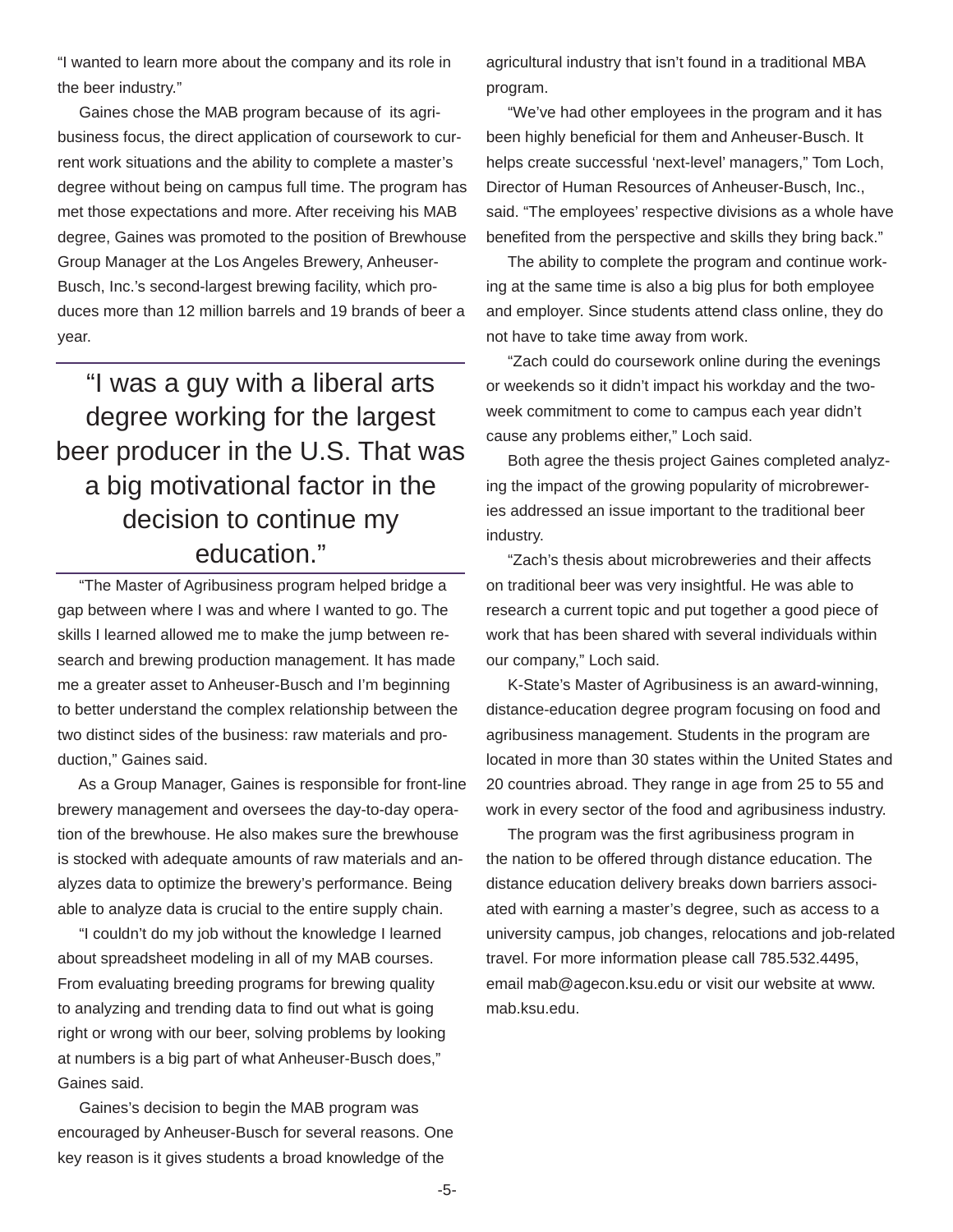

*From L to R Dr. Bryan Schurle, department head, Randy Stoecker, distinguished alumnus and president Western Operations, Murphy Brown, LLC., and Loren Kruse, editor in chief, Successful Farming at Alumni/Student Awards banquet*

# Randy Stoecker named 2007 Distinguished Alumnus

#### *By Alicia Goheen*

 On Interstate 80, one can see for miles until Iowa's cropland meets the clear blue at the horizon. Like this hazy line of landscape and sky, Randy Stoecker, President of Western Operations for Murphy-Brown, LLC., a division of Smithfield Foods, has spent more than 30 years looking intently at opportunities awaiting the pork industry. Leading with vision, Stoecker has helped build the largest live pork production company in the world. Throughout his career, this Ag Econ alum who overseas 3000 employees and pork production crossing nine states, has synergized his talents and strengths into success.

 Raised the son of a hard-working, communityfocused, Kansas farm family, Stoecker came to K-State in 1965 and majored in agricultural economics. His interest in farm policy quickly endeared him to a fellow Alpha Gamma

*The Department of Agricultural Economics presents the Distinguished Alumnus Award to an alum who has demonstrated signifi cant professional achievement related to agricultural economics or agribusiness.*

Rho Fraternity pledge brother, Loren Kruse.

 "We loved talking about farming, particularly in contrasting Kansas with my home state of Iowa," Kruse said. Even then Kruse remembers Stoecker's leadership abilities. "I'll never forget something he told me back in college after he was elected president of Interfraternity Council: 'If an organization is worth belonging to, it is worth being the leader of.' " Kruse recalled. "He loves to think big, and he challenges others to think the same way. He has many natural gifts for leadership that he has built upon through hard work."

 According to Kruse, Editor-in-Chief of Successful Farming magazine, one of Stoecker's strengths is his great curiosity about diverse subjects.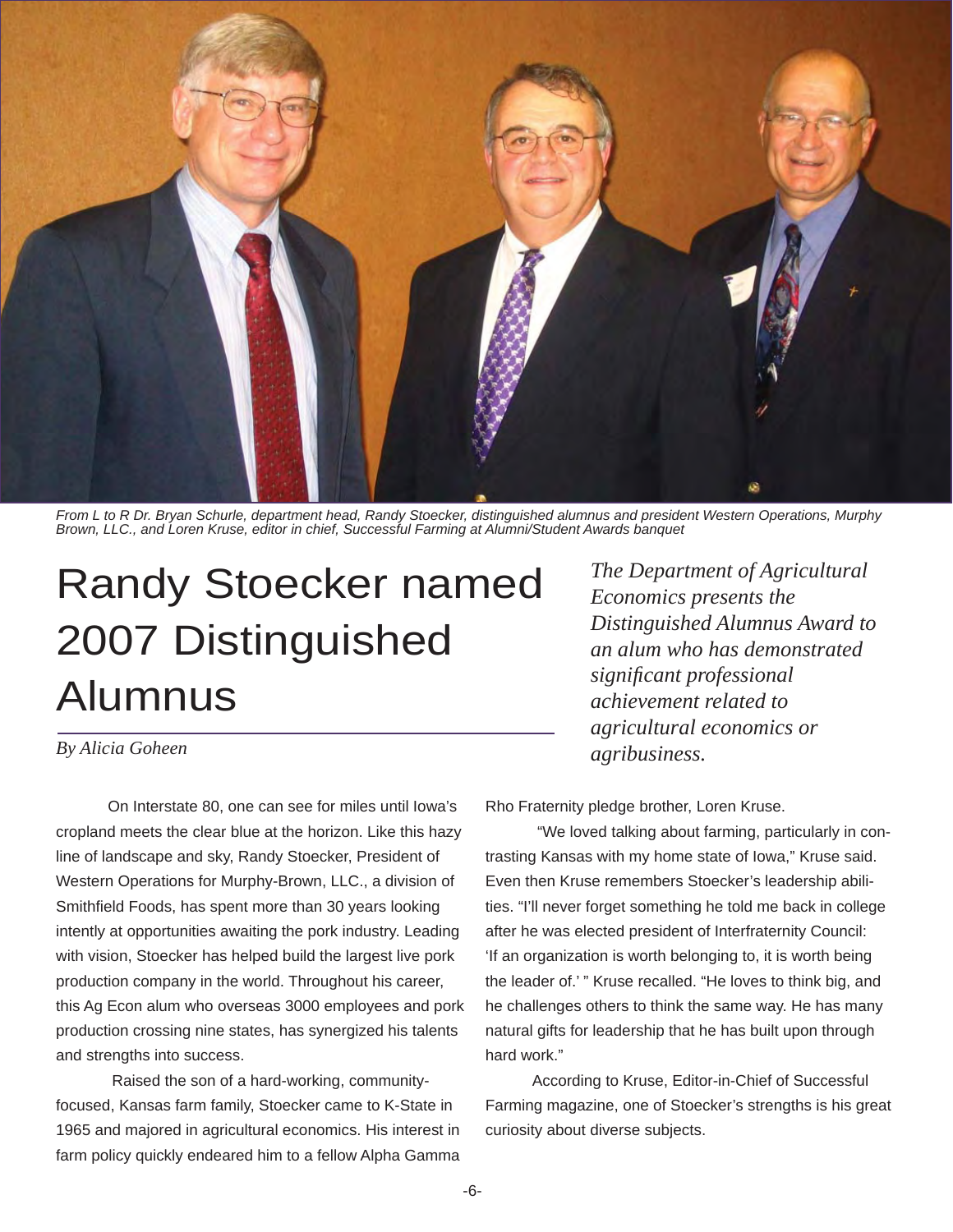"Randy is always learning and applying what he learns to improve. He likes to try out new ideas and new ways." Kruse said.

 Exploring and implementing innovations are a hallmark of Stoecker's career. In the early '70s, after gaining experience in banking and sales, Stoecker went to work for Yeager and Sullivan, the largest pork producer in the United States at that time. He was assigned to study large scale confinement pig production in Europe.

"As I looked at the relative strength and performance of the U.S. pig industry in 1975 relative to England and northern Europe, I was convinced there was a big opportunity waiting if we could adapt the changes that normally happen with financial pressure," Stoecker said.

 In 1979 Stoecker took a position as general manager of Pig Improvement Company (PIC) focusing on breeding sows with high productivity and his innovations were noticed across the industry.

 Betsy Freese, former Livestock Editor for Successful Farming, covered the industry throughout that time. "By the early '80s the pork industry was poised for change. The idea of moving toward large scale production was especially welcome in the east.

 North Carolina was emerging as an aggressive state as far as growth in the hog industry, and I was sent to cover it," Freese said. "They were doing some unusually aggressive things, specifically with contract production. Wendell Murphy of Murphy Farms was behind that, and it wasn't long before he wanted Stoecker to join his team." In 1987 Stoecker took on production responsibilities with Murphy Farms. In ten years they grew to be the largest swine production company in the U.S.

 "Murphy Farms brought Randy out from North Carolina to run their expansion in Iowa. Contract feeding at that time in Iowa was unheard of, there was a lot of controversy. He basically brought the North Carolina system of contract feeding to the Midwest and other people followed," Freese said. "He's the genius behind the whole system of what is going on in the Midwest concerning the contract feeding of hogs. He's managed the whole thing."

 In 2000 Murphy Farms was acquired by Smithfield. Stoecker was asked to lead the Western Operations, his current responsibility.

 Freese recalls, "The scope and scale of the industry changed rapidly. Surviving through that kind of rapid



growth was the challenge facing businesses then. In 20 years the industry went from many small farms to 20 to 50 large farms. Smithfield going from nothing to over a million sows."

 Stoecker's success was unsurprising to Freese. Randy's a good judge of people, he doesn't have much to fear. He's not afraid to try new things, he's respected and he's usually right. He just has great instincts. He's intelligent that goes without saying, Freese said.

 Although respected and revered by many throughout the pork industry, Stoecker is the first to humbly credit strong values, hard work, and good people for his career success.

 "There have been several ideas I've held onto that have guided me in my career. I really don't believe we spend enough time early on figuring out who we are. Do we analyze our real skills and passion; looking at where the opportunities are? I've learned I'm a curious person, interested in the front end of things. I've been good at seeing opportunities early and creating enough interest and understanding of their value to have people pursue them," Stoecker said. "I learned early in my career that once an idea was rolling I lost interest in it, I was already looking for the next opportunity. So, I pursued positions where this skill would be most effective."

 Another key value Stoecker feels is important is the value of work.

 "I believe learning to enjoy work is a wonderful trait that parents can pass on to children. If you have it, you need to thank those that taught it to you. If you don't have it, you need to find it. The first step is to find something you enjoy that doesn't feel like work. We all invest a tremendous amount of our adult lives focused on whatever we've chosen as a career, so it's sad when you see someone doing something they don't enjoy," he said.

**Continued on page 9**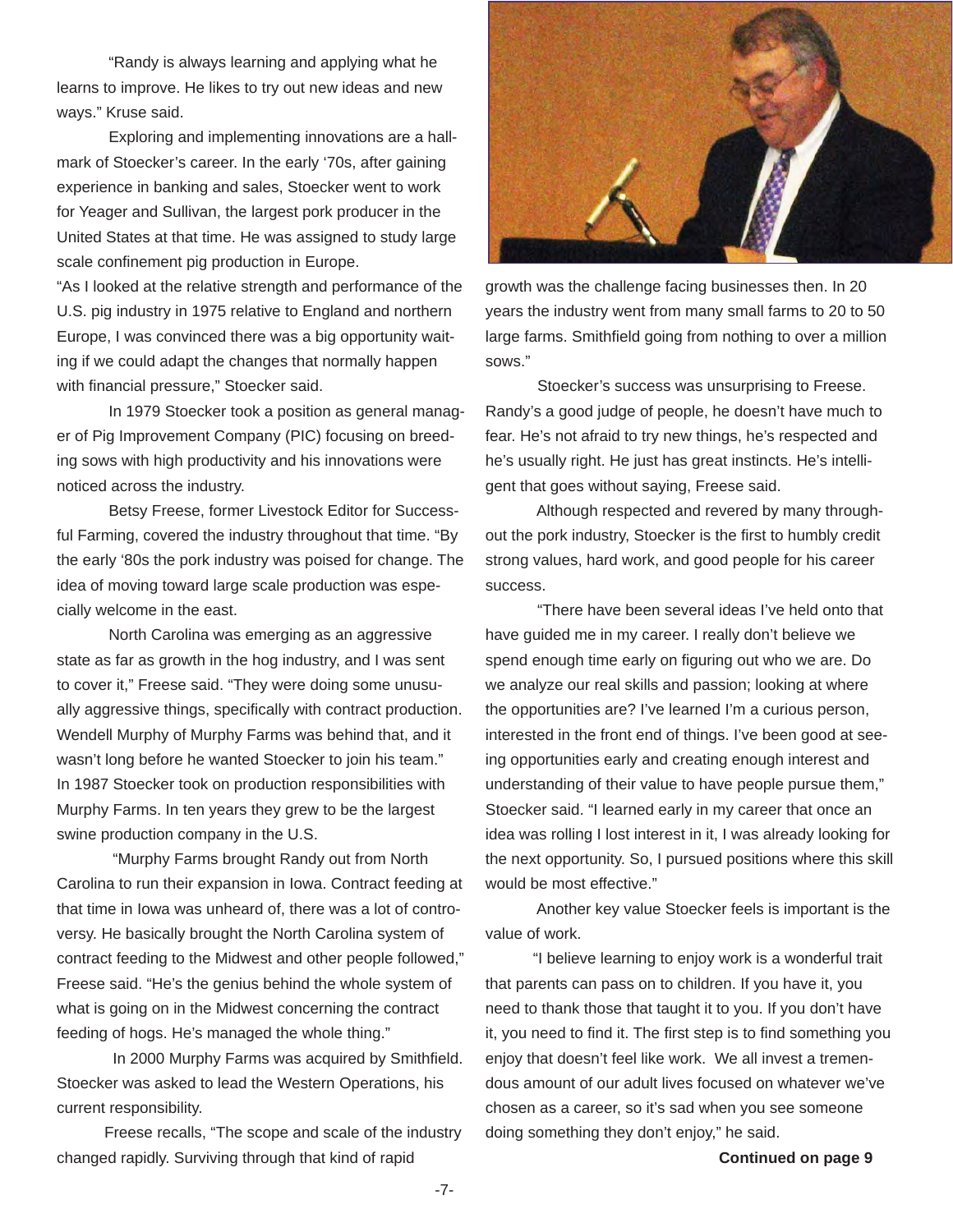### Pure country dreams

*Student wins state talent competition*

*By Alicia Goheen*

 At the close of the song the six judges from around the state smiled broadly. Then

 Rusty began his next song, "Those Little Hands," a simple, loving song Rusty wrote with his cousin about the death of her baby. The song was an appropriate tribute to acknowledge the sadness during the grieving process. Rusty noticed a woman in the front row wiping a tear, and he appreciated the honesty the song communicated.

 That afternoon contestants from around the state took their turn on stage hoping to win the \$1000 in prize money and move on to the next level, a regional competition comprising of winners from 8 southern and western states. The final stage of the competition will take place in Nashville and features \$100,000 in prize money for the winner.

 Rusty was impressed by the other artists as they performed and only hoped for the best. A few minutes later his hopes were satisfied as the judges announced him the winner.

 "I thought it was pretty amazing I won the contest," Rusty shared, "My family and friends, people from church, there were so many folks screaming and excited."

 Soft spoken and reserved in person, Rusty was raised on a ranch outside of El Dorado, Kansas and up until a few years ago wouldn't have pictured himself on the main stage at the state fair.

 A din of excited voices came from the crowd as they settled into their seats at the ATT Arena on the Kansas State Fairgrounds. Rusty Rierson stood backstage waiting for his name to be called in the Colgate Country Showdown. Standing in his crisp white shirt, cowboy boots and shiny buckle, he milled around trying to focus on his performance and not the Sunday afternoon heat. Finally, the crowd quieted and the announcer called the first contestant, "Please welcome Rusty Rierson to the stage."

 He felt more joy than trepidation approaching the mic. Accustomed to singing in front of crowds since middle school, this agricultural economics junior only saw the supporting faces of family and friends as he began his set.

 His first of two original songs, "Till the Fat Lady Sings" drew the crowd in right away. The song follows a young man in love with an unavailable, engaged young woman. The young man promises to pursue her to try to change her mind until the fat lady sings: her wedding day.

-8-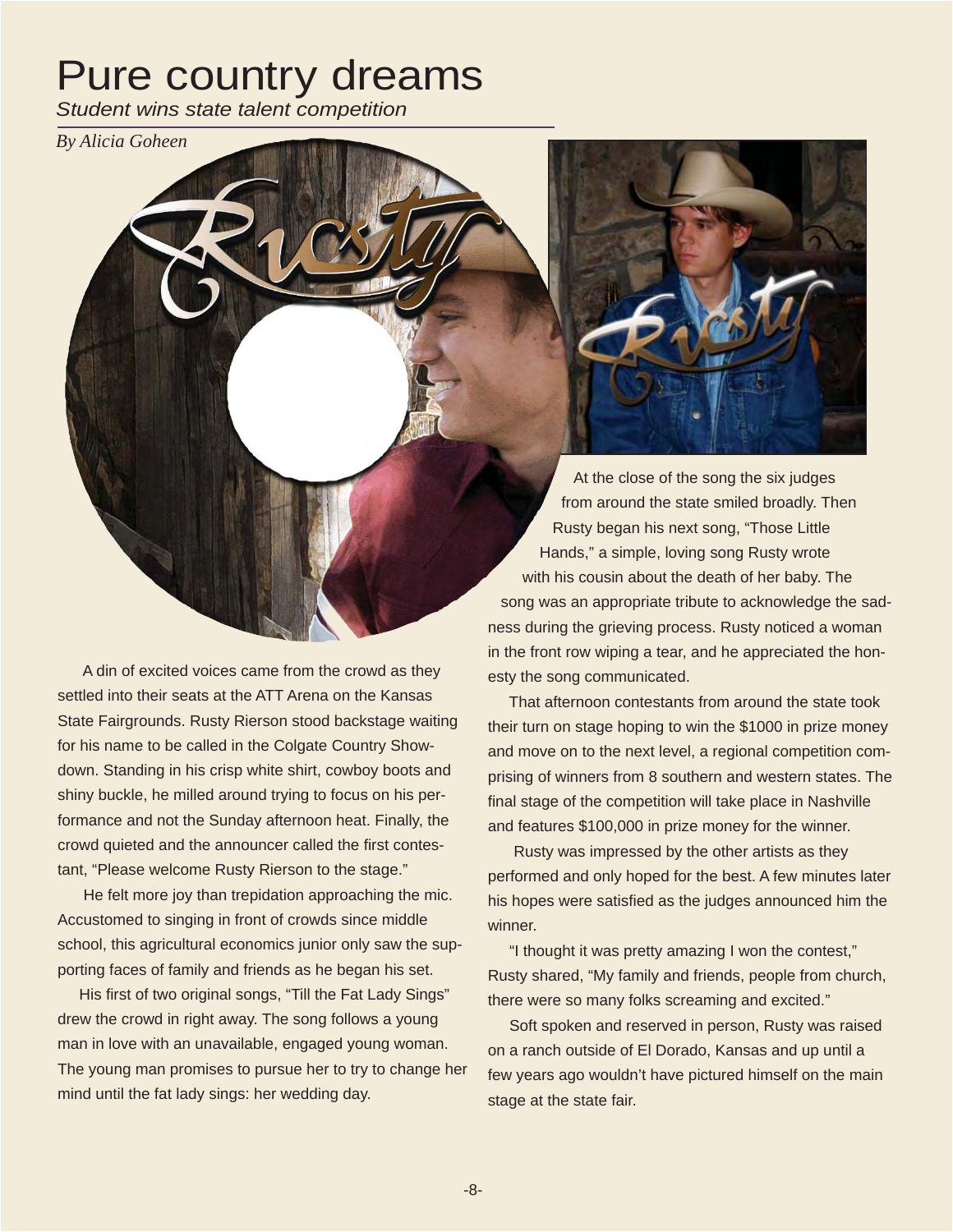"I started playing guitar and singing in church. I'm not sure what happened, but three or four years ago doors just began to open for me and I started performing," Rierson said.

 Self-described as refreshing and heartwarming during a performance, Rierson tries to bring as much of himself to a show as possible often intermixing songs he's written with those of famous artists.

 "I like to write and sing songs about my personal feelings or life experiences. I enjoy incorporating cowboy poetry, like Baxter Black with the music. Who doesn't want to hear about cows beating up a cowboy during a show," he added with a bashful smile. "Changing it up keeps people's attention. I also tell a lot of jokes because if people can laugh with you they become part of the performance."

 Rusty's first win at a competition came from the YF&R Talent Find put on by Farm Bureau Young Farmers and Ranchers in 2005. Since then Rusty has recorded an album and received a bit of radio time on stations in the Wichita area.

 When not attending class and studying, Rusty keeps busy practicing and preparing for performances. He fills his weekends with gigs around the Manhattan and Wichita areas and will travel to Austin, Texas, Las Vegas, Nevada, and Acoma, New Mexico this semester.

 "If I can make it, I would sign a contract tomorrow," Rierson said.

 However his enthusiasm and love for music is tempered with a level-headed approach.

 "It's hard to get noticed and get the attention and backing you need. So for me there are two possibilities: if music takes off then I'll pursue it wholeheartedly. If music doesn't work out for me, then I work for a company in agriculture or maybe pursue graduate school," Rierson explained

 Ultimately though, no matter where life takes him, the love of music is something that will never leave. If you'd like to learn more about Rusty Rierson's performances or cds please contact him at rusrye@ksu.edu.



 Stoecker regularly speaks with college students to pass on wisdom he's learned. He encourages students to be thoughtful as they pursue their first job.

 "I tell students to pick their supervisor and not the company. The first five years they're out of college will either launch them into a career or find them stuck doing activities they don't enjoy. If they can get excited about working for someone, and they're convinced that person has their future in focus, they will find themselves successful," he said.

 At the end of the day, Stoecker finds the value of integrity to be most valuable. There is no substitute for being plain spoken and honest about your dealings. Folks in the Midwest are known to be reflective of this value, he said.

 Even as Stoecker looks back on more than 30 years of achievement in the pork industry, he isn't focused on past success.

 "Pigs have turned from a secondary enterprise on most farms with minimal management and facility input to operations where they are the primary specialized enterprise. Our industry has changed facility design, breeding stock, and management methods all with an eye toward predictable high performance. We've gained a lot of ground; however there are still great examples yet to be attained. As consumers take more interest in the quality and source of their food we have an opportunity to be more descriptive and differentiate in terms of quality and source verification," he said. Ever the visionary with an eye toward the horizon Stoecker still feels there is much to accomplish.

 "I want to learn to be a good grandfather. I have one grandchild, but three on the way. I want to find a way to impact them in a way that lasts their lifetime."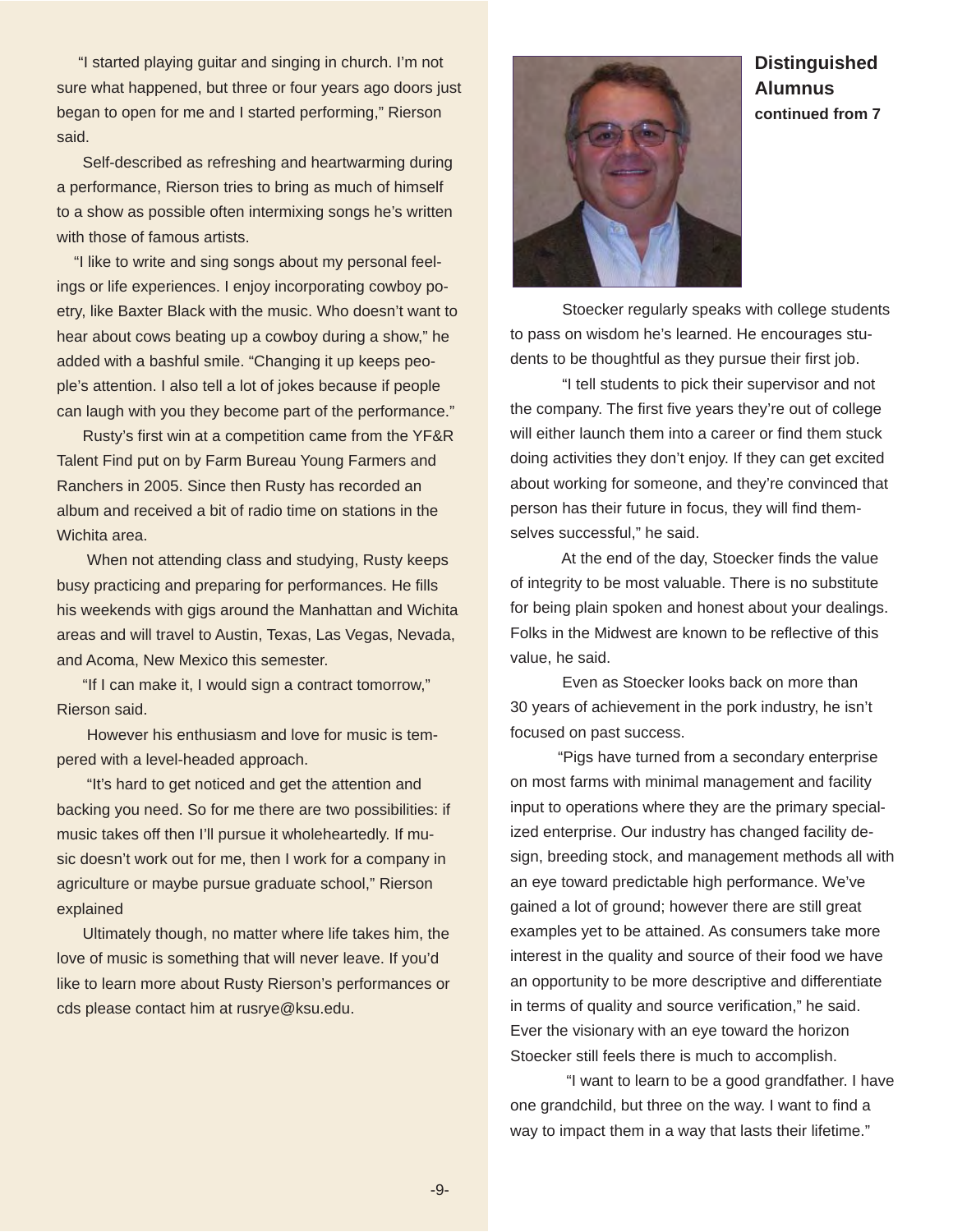## Growing entrepreneurship in city youth

#### *By Alicia Goheen*

 This summer, two faculty members did their share to keep a group of Kansas City area kids on track to successful college careers. Kauffman Scholars visiting K-State during a residential program were encouraged to think about ways to follow their passions through business by Dr. Vincent Amanor-Boadu and Dr. Arlo Biere

 "Many urban students are unfamiliar with agriculture, so we needed to start with what they knew and then bring them into a discussion about following a passion in their careers -- possibly one in agriculture," said Amanor-Boadu.

 To do that, the faculty used the popular movie *October Sky*. The movie depicts the true story of Homer Hickam, a coal miner's son who was inspired by the first Sputnik launch to take up rocketry. The movie follows Homer and his classmates as they attempt to build a rocket against the belief and support of their families and town.

 By breaking the movie into topical segments Amanor-Boadu and Biere challenged the students to first think about their passions and dreams.

 "I wanted the students to think about moving from being someone who doesn't care about any activities to someone committed to pursuing a passion. Once they've discovered a passion, they can figure out how that dream can work and provide a living for them," Amanor-Boadu said.

 Just as the characters in the movie brought different talents and strengths to building the rocket, Amanor-Boadu believes the students must be resourceful to turn their passions into real opportunities.

 "My goal was to help them visualize bringing people around them, filling in the missing gaps of an idea, and pursuing the end of a project to fulfill their dreams. These



*Kauffman Scholars listen during a presentation while visiting K-State.*

are broad strokes of what we do in agriculture everyday," Amanor-Boadu said.

 The 19-year, \$70 million Kauffman Scholars initiative began in 2003. It hopes to assist more than 2,000 low-income students in Kansas City, Kan., and Kansas City, Mo. The Kauffman Scholars program begins in middle school with the goal of preparing urban students to become college graduates, and it continues

to support them through high school and college.

 "As a teacher, it is student's enthusiasm and understanding of the topic that leaves a lasting impression. The Kauffman Scholars are great kids who know the value of the program they are a part of. It was my pleasure to be involved," Amanor-Boadu said.



### International trips augment classroom teaching

In May 2007, 30 ag econ students spent three weeks exploring some of Australia and New Zealand's famous landmarks as well as several agribusiness industries. In the summer of 2008, 30 undergraduate students will tour agribusiness and food industry locations across five countries in Central America with Dr. Mike Boland. In addition a number of graduate students will spend two weeks with Dr. Sean Fox investigating the agricultural economies of Ireland.

*At left: Some of the ag econ students who traveled to Australia/New Zealand.*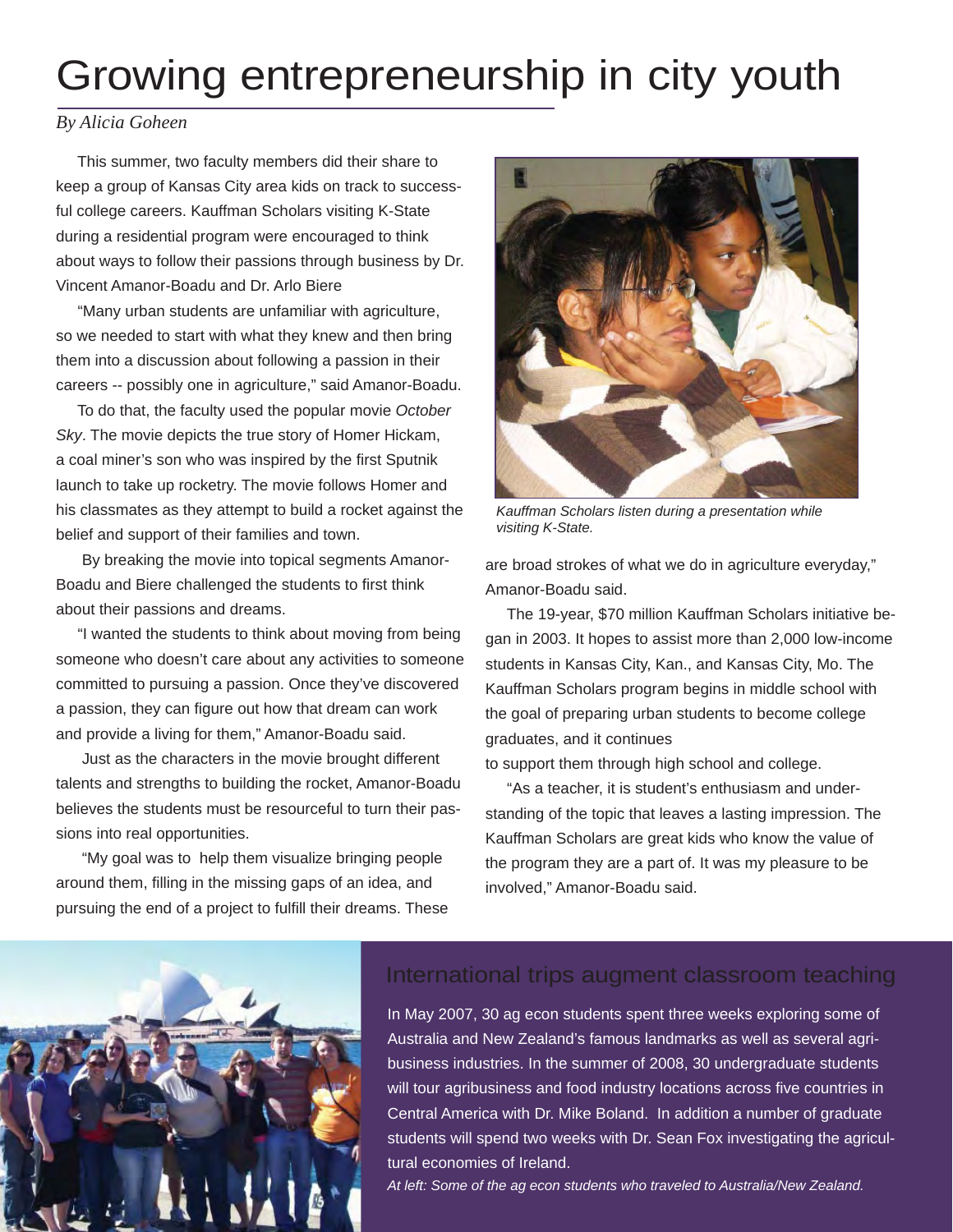

*K-State NAMA Team from L to R Vincent Hofer, David Widmar, Stacy Mayo, Jeff Pio, Sarah Coover, Sam Selee, Annie Whitehill, Katie Morris, Chelsea Good and Coach David Lehman*

### Back-to-back national champions

*K-State NAMA students accomplish what has never been done before*

 The Kansas State University National Agri-Marketing Association student team won the 2007 National Agri-Marketing Competition, finishing first for the second straight year. The competition, at the National Agri-Marketing Association's annual conference and trade show, was April 10-12 in Dallas, Texas.

 For the competition, students chose a product and developed a plan to successfully bring their product to the marketplace. David Lehman, K-State instructor of marketing and team coach for the competition, said the K-State team developed a marketing plan for a new text messaging service for feedlot owners and managers. The service would provide actionable, timely and accurate market information to aid in marketing decisions when selling cattle.

 "We believed in our product and the plan we presented and that showed in our presentation throughout the competition," said Stacy Mayo, senior in agricultural communications and journalism, Garden City, and a team member. "It was great to come out on top in the end. Many people told us that we couldn't win two years in a row. We knew if anybody could, this team would."

 Teams from 31 universities participated in the competition, including three teams from Canada. K-State competed against the University of Florida, Sam Houston University,

Ohio State University, University of Wisconsin-Platteville and the University of Guelph in the finals.

 In addition to winning the marketing competition, the K-State team won the "Best Product" award. Two K-State students also were chosen for scholarships awarded at the conference.

 Along with Mayo, K-State participants included: Katie Morris, senior in agribusiness, Arkansas City; Jeff Pio, junior in agribusiness, Edgerton. From Franklin: Vincent Hofer, junior in agribusiness, \$2,500 National Agri-Marketing Association scholarship recipient, and David Widmar, junior in agricultural economics, \$1,000 National Agri-Marketing Association scholarship recipient. Sarah Coover, senior in agribusiness, Galesburg; Annie Whitehill, senior in agricultural communications and journalism, Latham; and Sam Selee, senior in agribusiness, Manhattan. From outof-state: Chelsea Good, senior in agricultural communications and journalism, Parker, Colo.; and Jen Albrecht, junior in agricultural economics, North Platte, Neb.

 The National Agri-Marketing Association was formed in 1957 and serves the food and fiber industry, focusing on members' professional development by providing access to solutions and opportunities in agribusiness.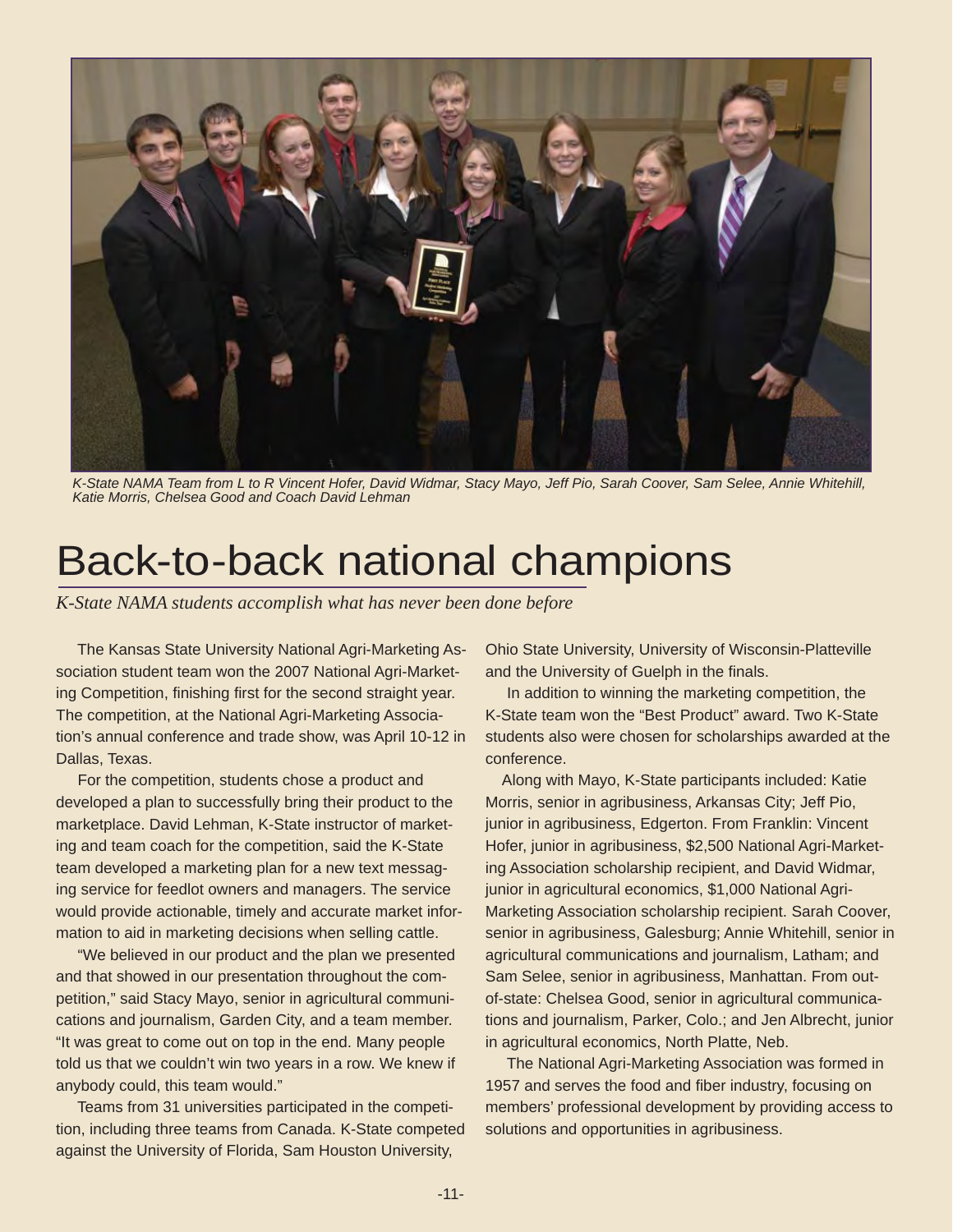# Go Along with MAB to Southeast Asia

MAB is planning its third international trip **November 7-22, 2008**, with planned visits to various crop operations, agricultural and food-related industries, aquaculture and shipping ports, as well as sight-seeing. Less than one-third of Southeast Asia's land is in agricultural use and most of that is small family or communal farms. Due to low yields and a growing population, the region is one of the largest marketplaces for food. However, the rapid economic growth of these countries shows potential for positive growth in the agricultural industry. The opportunity to see biofuel plants, shipping ports, wet markets, developing aquaculture and region specialties such as rice fields and palm oil plantations should provide a unique view of agriculture for trip participants.

#### **November 7th**

*Depart U.S. from West Coast*

#### **November 9th** *Arrival Kuala Lumpur*

#### **November 10th**

*Travel to Malacca Visits to palm oil and rubber plantations Evening free time in Kuala Lumpur*

#### **November 11th**

*Visit to Forest Research Institute of Malaysia (FRIM) and canopy walk Batu Caves Free time to explore Chinatown*

#### **November 12th**

*Visit the Malaysian port facility at Klang Travel to Bangkok Dinner aboard the Loy Nava, a rice barge*

#### **November 13th**

*Professional visit to Charoen Pokphand Group Head Offices (CP) Visit the United Nations office Evening free time in Bangkok*

#### **November 14th**

*The Grand Palace, Emerald Buddha Temple and Wat Po, home of the enormous Reclining Buddha Tradition Medicine Practitioners of Bangkok headquarters*

#### **November 15th**

*Travel to Hanoi Tour the Hanoi Old Quarter by cycle Traditional northern Vietnamese dinner*

#### **November 16th**

*Travel to Halong Bay*

*Visit the US Grain Council and American Soybean Association aquaculture farms Spend night on Junk boat in Halong Bay*

#### **November 17th** *Return to Hanoi Traditional water puppet performance and dinner at rice farm*

#### **November 18th**

*Visit a local wet market and Vietnamese hog farm Ho Chi Min Mausoleum and home, the Museum of Ethnology, Temple of Literature, Truc Bac Lake and Hoa Lo Prison Visit with Foreign Agricultural Attaché from the US Embassy*

#### **November 19th**

*Travel to Ho Chi Minh City Port of Ho Chi Minh, Viet-* *nam's largest deep water container port Free time to explore Cholon (Chinatown), Ben Thanh Market and Binh Tay Market*

#### **November 20th**

*Drive to the Mekong Delta and tour the narrow inlets and sustenance farms by boat and klong Visit the Vietnamese headquarters for Cargill Free time to explore the markets and alleyways of Old Saigon*

#### **November 21st**

*Excursion to Cu Chi Tunnels and Ho Chi Minh Trail Return to Saigon to visit the Reunification Palace and the War Remnants Museum*

**November 22nd** *Return to the U.S.*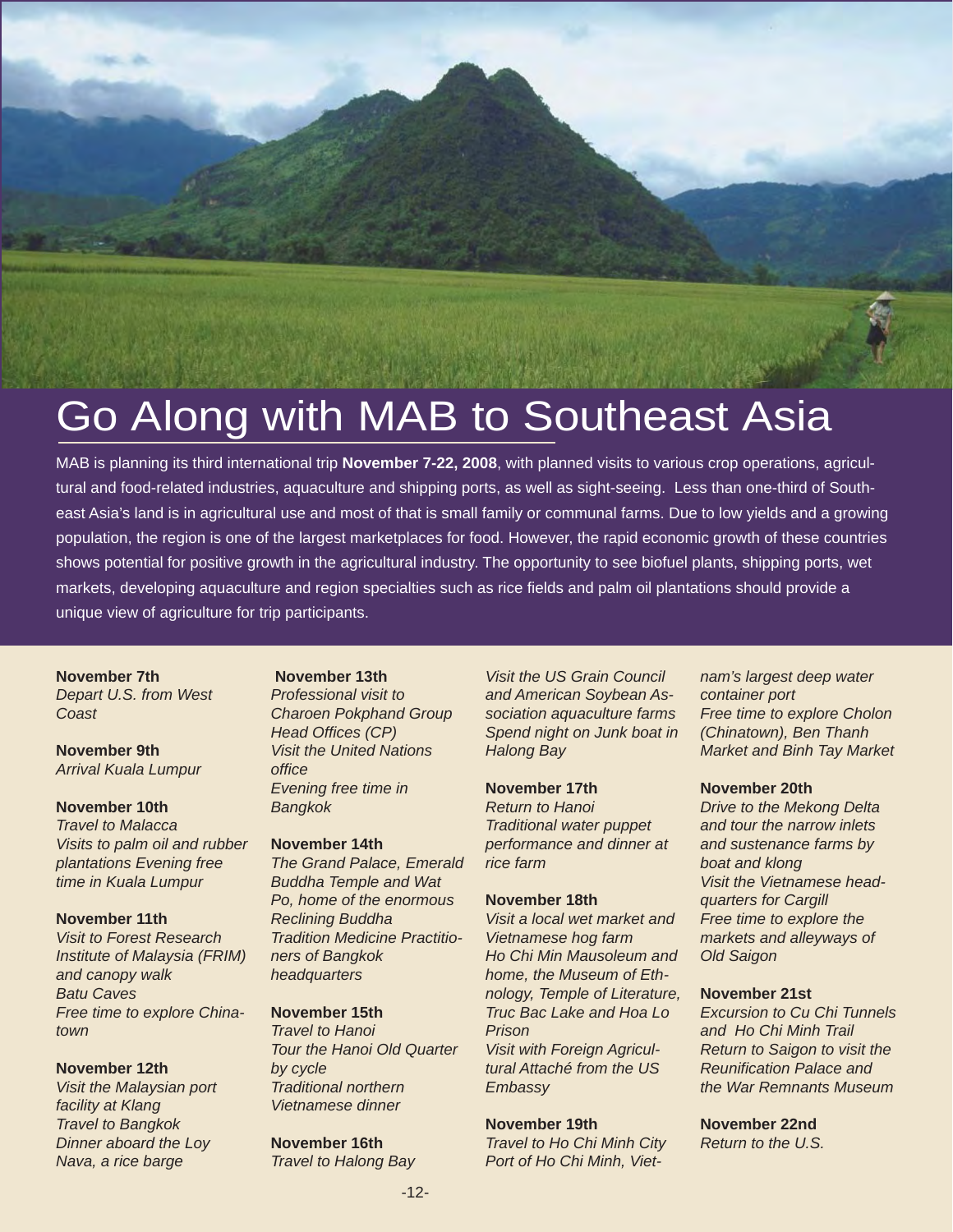#### **Rates:**

Double Occupancy Rate:  $Single = $3,600*$ Couple =  $\sqrt{57,200^*}$ Single Occupancy  $Rate = $4,140*$ 

\*These are current estimates

#### **What's included:**

- Roundtrip international airfare from West Coast
- D Double occupancy hotel accommodations with breakfast
- $\Box$  11 lunch and dinner meals as per itinerary
- **D** Guided sightseeing and admission fees
- □ Airport-hotel transfers

#### **Additional Expenses:**

- □ Visa for Vietnam (\$65)
- **D** Additional meals (14)
- **E** Airfare from local origin to West Coast
- $\Box$  Optional trip insurance
- Souvenirs & personal items

#### **FOR MORE INFORMATION**

Mary Bowen mjbowen@agecon.ksu.edu 785.532.4435 www.mab.ksu.edu



### Faculty investigate benefits/costs of NAIS

 When the U.S. Department of Agriculture's Animal and Plant Health Inspection Service needed to take a serious look at animal identification systems, they came to experts at Kansas State University.

 In August, K-State researchers received a \$499,462 grant to determine the benefits and costs of electronic animal identification systems, which includes the impact of these systems on livestock disease management.

 Though the United States has had relatively limited exposure to any severe livestock disease, an increasingly global society and heightened bioterrorism threat make an outbreak more probable. Over the past couple of years alone, foot-andmouth disease has broken out in 17 countries, according to Ted Schroeder, a K-State professor of agricultural economics and principal investigator on the project. While there have been no cases of foot-and-mouth disease in the U.S., bovine spongiform encephalopathy disease -- sometimes referred to as mad cow disease -- did make its way into the U.S. cattle herd recently. It was enough to give researchers a glimpse at the consequences of livestock disease. In one of the three recent U.S. cases, the infected cow could not be traced. All that was known was her terminal location, approximate age and breed mixture. An animal ID system would have shown officials where she had been and could have led to more thorough surveillance and testing of other potentially exposed animals.

 "Currently the U.S. is battling several contagious animal diseases, such as bovine tuberculosis," Schroeder said. "Disease outbreaks cause economic hardship on producers, they cost taxpayers when the government has to intervene, and result in the loss of market access for food products."

 The animal identification systems study is an outgrowth of prior work by Schroeder and a team of agricultural economists that predicted as much as a \$945 million economic impact in Kansas if foot-and-mouth disease was intentionally introduced into a handful of large-scale cattle operations in the state. If there were an outbreak today, animals that likely had direct contact with the disease would be stamped out. This translates into big economic losses for producers and consumers, Schroeder said.

 Schroeder predicts that widespread implementation of an animal ID system would substantially reduce those losses.

 "If animal trace-backs were 90 percent successful within 24 hours, total producer and consumer welfare losses would be expected to be nearly 40 percent less than with current animal identification methods," Schroeder said. However, the voluntary nature of the existing national animal ID program has translated into low levels of participation, Schroeder said.

 The study will look at how expensive such tracking systems are and will attempt to quantify the benefits. At K-State, Schroeder is also working with Dale Blasi, professor of animal sciences and industry; Kevin Dhuyvetter, professor of agricultural economics; and Jeri Stroade, Extension assistant in agricultural economics. Researchers from Colorado State University, Montana State University and Michigan State University are also involved. The study's results will be released in 2008.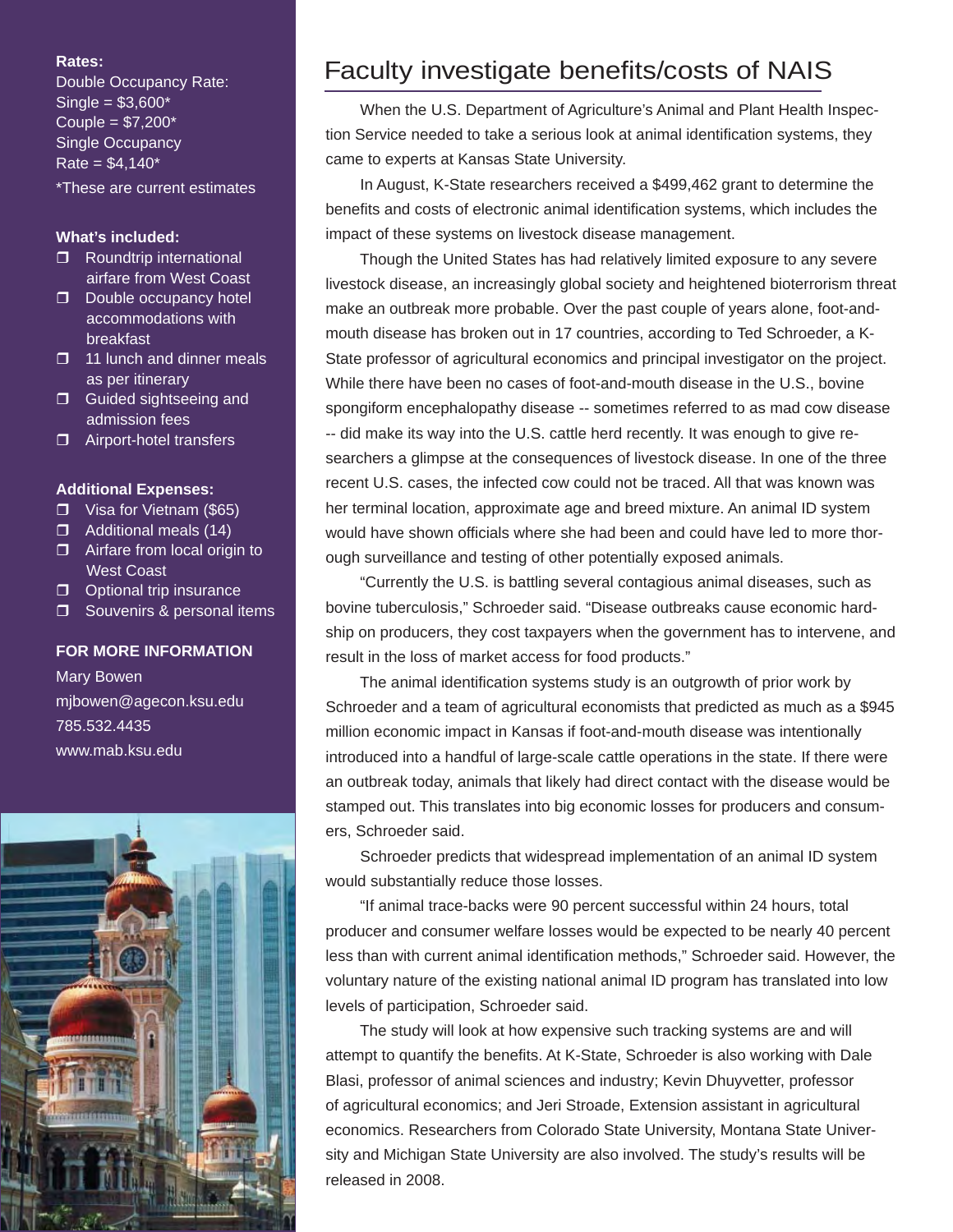### Get Involved: Upcoming Opportunities

#### **Kansas Income Tax Institutes**

November 6, 2007 to December 13, 2007.

Various Locations across Kansas. Covers information and changes for the 2007 tax year. Professionals in the tax or legal business including attorneys and certified financial planners. Earn sixteen hours of continuing education credit.

#### **"Keeping the Family Farming" Transitions Conferences**

A two-session conference to help farm families prepare for farm transitions and change. Two locations: Junction City and Hays. For more information, visit the conference site at: http://www.agmanager.info/events/Transitions/2007

#### **Ag Profitability Conferences**

December 2007 to February 2008. Various Locations across Kansas, including Wakeeney, McPherson, Pratt, Scott City, and Beloit. Always a popular conference series, local agenst request the agricultural economics specialists to address current topics in agriculture. For more information visit http://www.agmanager.info/events

#### **Risk and Profit 2008**

An annual conference hosted by the Department of Agricultural Economics that provides an opportunity for key agricultural decision makers to interact with each other and with faculty. Next Session: August 14-15, 2008. For more information visit the conference site at www.agmanager. info/events.

#### **MAST**

November 2008 Management, Analysis, & Strategic Thinking. This distance education program is for progressive producers who desire to strategically place their businesses. . For more information or to register visit: www.agmanager. info/MAST or call Alicia Goheen at 785.532.4434.

For information about these and other conferences and educational programs visit online, www.agmanager.info or www.ageconomics.ksu.edu

### Welcome to the NAIBERhood

 The North American beef industry faces a large number of issues that challenge its long-run viability. At the heart of every major issue confronting the livestock and beef industry are economic implications associated with alternative policy and industry management strategies. Being prepared with sound information and knowledge to better understand issues and consequences of various alternatives is essential to address evolving industry issues. NAIBER is an economic research institute that has been established to address these complex issues by faculty member, Ted Schroeder. The overall purpose of the new institute is to serve as a center for knowledge discovery and information dissemination on critical economic

issues facing the North American beef industry.

#### **CURRENT NAIBER RESEARCH**

**Livestock Identification: Lessons for the U.S. Beef Industry from the Australia System**

Australia's animal ID system is mandatory for cattle. We reviewed its implementation and develop a set of recommendations for the national animal identification in the US beef herd. **Consumer Risk Perceptions and Attitudes about Beef Food Safety: Implications for Improving Supply Chain Management**

A recent survey about beef food safety concerns of consumers in US, Canada, Japan, and Mexico reveals important beef supply chain participants

from producers through retailers and food service institutions. Furthermore, differences across cultures reveals different supply chain management strategies are needed for different target markets.

#### **Price Discovery and Captive Supply Implications for Alberta Beef Producers and Feeders**

Considerable research has investigated captive supply impacts in the US. This study draws what we know about impacts in US and compares and contrasts with what might be relevant for Canada and identifies important researchable topics related to Canada-US fed cattle basis and price discovery issues.

 View these articles and explore NAIBER initiatives at www.naiber.org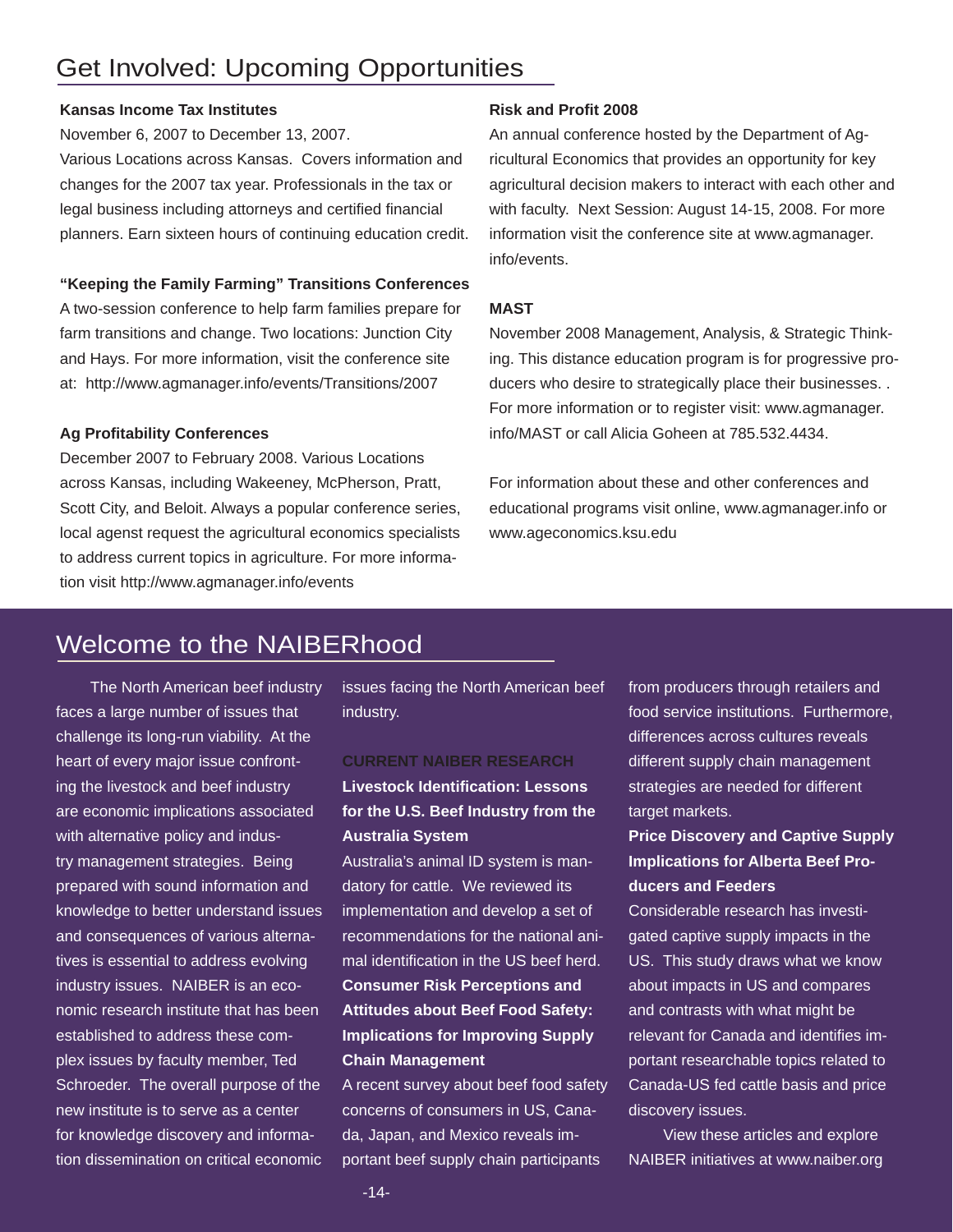# Ag Econ Alumni Updates

#### **Wilbur Levering, '49**

Retired from banking in 1987. Spends time fishing, hunting and farming near Topeka, Kansas.

#### **Jack Hayward, '51**

Earned his M.A. degree in Counseling in August 2006. Currently resides in Canyon, Texas.

#### **Walter Zurfl uh, '50 & M.S. '52**

In February 2007 celebrated working 36 years as missionaries in Eastern Europe and Russia. Currently resides in Pasadena, California

#### **Leon Sucht, '60**

Retired after 37 years in the banking industry in agricultural areas of California. Currently resides in Manteca, California with wife Elizabeth (Grimble) Sucht.

#### **Larry Kepley, M.S. '61**

Certified wheat seed producer and sales of hard white wheat in Ulysses, Kansas. Currently serving as Kansas Wheat Commissioner, Chair of National White Wheat Committee, Member of Farmer Direct Milling, and Southwest Kansas Farm Credit Board.

#### **Donald Haberer, '62 & M.S. '64**

Retired farmer and semi-retired appraiser and real estate broker in Russell, Kansas.

#### **Greg Brenneman, '71**

Marketing manager for Great Plains Manufacturing in Salina, Kansas. Also Co-owner of a cow/calf and grain operation.

#### **Albert Winkler, '72**

Owns livestock operation in Corning, Kansas

#### **Jerry Meng, '73**

Vice President at Home State Bank in McPherson, Kansas. Married to Susan, daughter, Melissa and son, Brycen, (currently KSU senior in golf course management).

#### **Neal Farmer, '75**

Promoted to senior vice president at UMB Bank in Manhattan, Kansas.

#### **Dennis Voboril, M.S. '89**

Working as a Foreign Service Officer with the Foreign Agricultural Service, U.S. Dept. of Agriculture. Currently working at the U.S. Embassy-Manila. Previous postings with FAS were in Seoul, Korea and Jakarta, Indonesia in addition to Washington, D.C.

#### **Kurt David MAB '00**

Now chief financial officer for Eagle Communications in Hays, Kansas.

#### **Kimy Nash, '01**

Kimy and her husband, Jared, of Manhattan, Kansas welcomed Carter Lane Nash in October 2006.

#### **Doug Claussen, MAB '02**

Took position as President/General manager at Decatur Co-op Association. DCA has seven locations in Northwest Kansas.

#### **Eliana Cobos, MAB '04**

Now international sales manager for The Exotic Blends Company in Quito, Ecuador.

#### **Randy Dalinghaus, MAB '04**

Promoted to General Manager and transfered to a Denison, Iowa facility for Farmland Foods.

#### **Mike Scherer, '04**

Currently working as Crop Insurance Service Representative for Farm Risk Management Specialists in Atchison, Kansas.

#### **Alana Nichols, MAB '05**

Accepted position with University of Georgia as an agricultural specialist in Tifton, Georgia.

#### **Marilyn Vass, MAB '05**

Now accounts manager with Kearny County Hospital in Lakin, Kansas.

#### **Melissa Frick, MAB '06**

Announced her engagement to Jim Gomez. A wedding in planned for 2007.

#### **Cameron Nightingale, MAB '06**

Left his position at Alltech and has joined Cargill Animal Nutrition as a dairy consultant.

#### **Mark Winger, MAB '06**

Promoted to senior vice president of administration for Farm Credit of Western Kansas. Elected to four-year term on the Board of Trustees for Colby Community College.

#### **Michelle (Evosovich) Adams, MAB '06**

Announces with her husband, Rich, the birth of a daughter, Kylee Marie.

#### **Sandra Alton, MAB '06**

Began new position as member services representative with Gay Lea Foods in Ontario.

### **Tell Us What You've Been Up To**

| First and Last Name: _________    |
|-----------------------------------|
| Maiden name: _________________    |
| Mailing Address: ________________ |
|                                   |
|                                   |
| State: ___ Zip Code: ________     |
| Phone Number: ________________    |
| E-mail: _____________________     |
| Year Graduated: ____________      |

News You'd Like To Share:

Please return to Alicia Goheen in 343 Waters Hall, Manhattan, KS 66506-4011. You can also call (785.532.4434) or email this information to agoheen@ksu. edu.